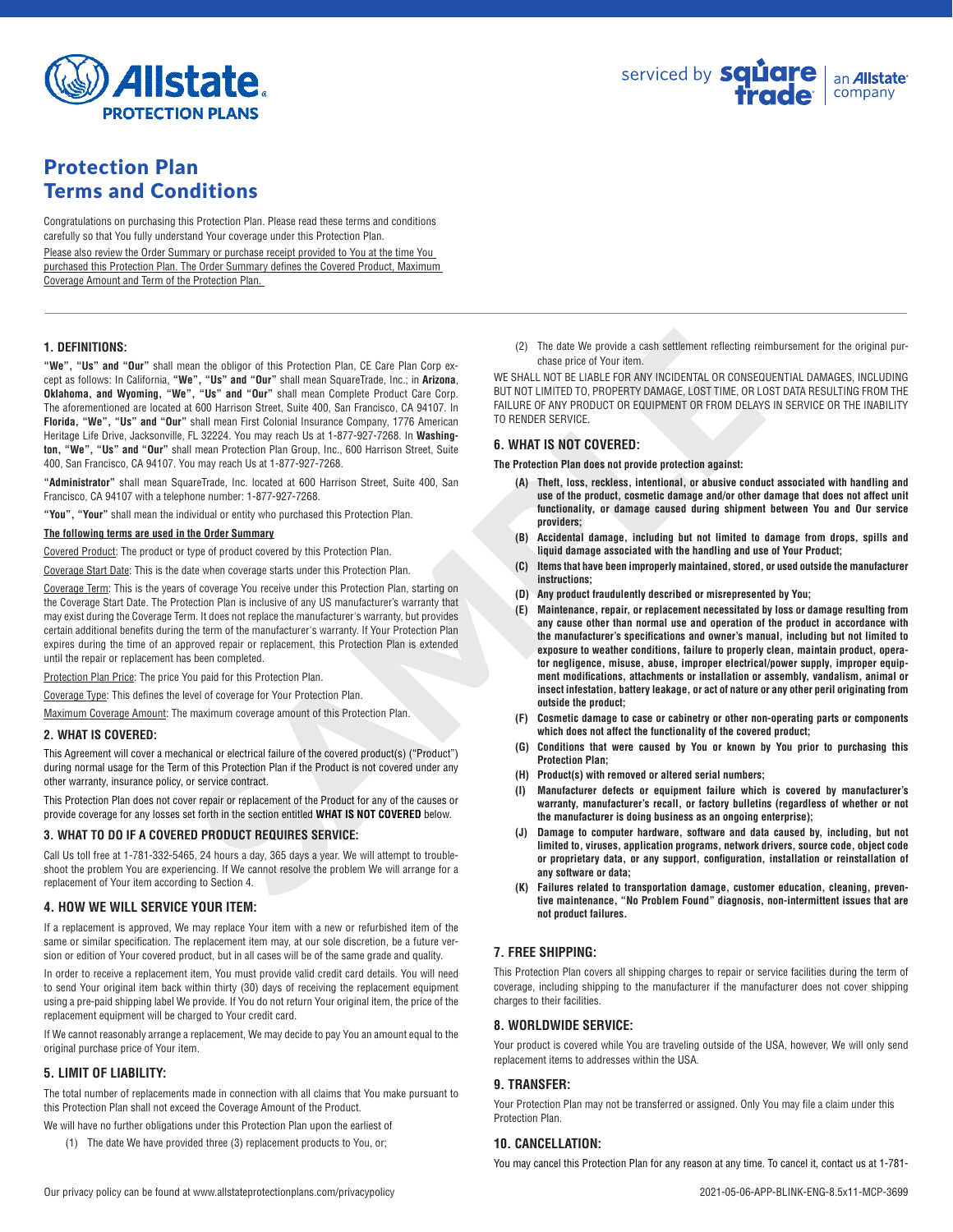332-5465, 24 hours a day, 365 days a year. If You cancel this Protection Plan within the first ninety (90) days after purchase of this Protection Plan You will receive a full refund. If You cancel after the first ninety (90) days from purchase of this Protection Plan, You will receive a pro rata refund based on the time remaining on Your Protection Plan. No fees or past claims shall be deducted from the refund and the refund will be sent to You within ten (10) business days from the cancellation request or else a ten percent (10%) penalty per month shall be applied to the refund.

**We may cancel this Protection Plan at Our option on the basis of nonpayment, fraud, or misrepresentation by You.** If We cancel Your Protection Plan, You will receive a pro rata refund. If this Protection Plan was inadvertently sold to You on a product which was not intended to be covered by this Protection Plan, We will cancel this Protection Plan and return the full purchase price of the Protection Plan to You and written notice including effective date and reason for cancellation will be mailed to You at least 30 days prior to termination. If We cancel this Agreement for nonpayment then We will provide notice at time of cancellation.

# **11. ARBITRATION:**

**Please read this arbitration provision carefully. It affects Your rights.** Most of Your concerns about this Program can be addressed simply by contacting Us at 1-877-927-7268. In the unlikely event We cannot resolve any disputes, including any claims under the Protection Plan, that You or We may have, **YOU AND WE AGREE TO RESOLVE THOSE DISPUTES THROUGH BINDING ARBITRATION OR SMALL CLAIMS COURT INSTEAD OF THROUGH COURTS OF GENERAL JU-RISDICTION. YOU AND WE AGREE THAT ANY ARBITRATION WILL TAKE PLACE ON AN INDI-VIDUAL BASIS ONLY. YOU AND WE AGREE TO WAIVE THE RIGHT TO A TRIAL BY JURY AND TO PARTICIPATE IN CLASS ARBITRATIONS AND CLASS ACTIONS.** Arbitration is more informal than a lawsuit in court. Arbitration uses a neutral arbitrator instead of a judge or jury. It has more limited discovery than in court and is subject to limited review by courts. Arbitrators can award the same damages and relief that a court can award.

This Protection Plan evidences a transaction in interstate commerce, and thus the Federal Arbitration Act governs the interpretation and enforcement of this section. This section shall survive the termination of this Protection Plan.

This section is intended to be interpreted broadly, and it includes any dispute: (1) arising out of or relating in any way to this Protection Plan or to the relationship between You and Us, whether based in contract, tort, statute, fraud, misrepresentation or otherwise; (2) that arose before this Protection Plan was entered into by You and Us or that arises after Protection Plan is terminated; and (3) that currently is the subject of a purported class action litigation in which You are not a member of a certified class. Notwithstanding the foregoing, this section does not preclude You from bringing an individual action in small claims court or from informing any federal, state or local agencies or entities of Your dispute. Such agencies or entities may be able to seek relief on Your behalf.

If You or We intend to seek arbitration You and We must first send to the other a written Notice of Claim ("Notice") by certified mail. Your Notice to Us should be addressed to: SquareTrade, Inc., 600 Harrison Street, Suite 400, San Francisco, CA 94107, Attn: Legal Department. The Notice must describe the dispute and state the specific relief sought. If You and We do not resolve the dispute within thirty (30) days of receipt of the Notice, You or We may initiate an arbitration proceeding with the American Arbitration Association ("AAA"). You can obtain the forms necessary to initiate an arbitration proceeding by visiting **www.adr.org** or by calling 1-800-778-7879. After We receive notice that You have commenced arbitration, We will reimburse You for payment of any filing fee to the AAA. If You are unable to pay a required filing fee, We will pay it if You send a written request by certified mail to: SquareTrade, Inc., 600 Harrison Street, Suite 400, San Francisco, CA 94107. Attn: Legal Department. The arbitration shall be administered by the AAA in accordance with the Commercial Arbitration Rules and the Supplementary Procedures for Consumer Related Disputes (the "Arbitration Rules") in effect at the time the arbitration is initiated and as modified by this section. You can obtain a copy of the Arbitration Rules by visiting www.adr.org or by calling 1-800-778-7879.

The arbitrator appointed by the AAA to decide the dispute is bound by the terms of this section. All issues are for the arbitrator to decide, including the scope of this section, with the exception that issues relating to the enforceability of this section may be decided by a court. Unless You and We agree otherwise, any arbitration hearings will take place in the county or parish of Your billing address. If Your dispute is for ten thousand dollars (\$10,000) or less, You may choose to conduct the arbitration hearings either by submitting documents to the arbitrator or by appearing before the arbitrator in person or by telephone. If Your dispute is for more than ten thousand dollars (\$10,000), the right to arbitration hearings will be determined by the Arbitration Rules. We will pay all filing, administration and arbitrator fees for any arbitration initiated pursuant to this section, unless Your dispute is found by the arbitrator to have been frivolous or brought for an improper purpose under Federal Rule of Civil Procedure 11(b). In that case, the payment of such fees shall be governed by the Arbitration Rules.

At the conclusion of the arbitration hearings, the arbitrator shall issue a written decision which includes an explanation of the facts and law upon which the decision is based. If the arbitrator finds in Your favor and issues a damages award that is greater than the value of the last settlement offer made by Us or if We made no settlement offer and the arbitrator awards You any damages, We will: (1) pay You the amount of the damages award or seven thousand five hundred dollars (\$7,500), whichever is greater; and (2) pay Your attorney, if any, twice the amount of the attorney's fees and the actual amount of any expenses reasonably incurred when pursuing Your dispute in arbitration. You and We agree not to disclose any settlement offers to the arbitrator until after the arbitrator has issued the written decision. The arbitrator may resolve any disputes regarding attorney's fees and expenses either during the arbitration hearings or, upon request, within fourteen (14) days of the arbitrator's written decision. While the right to the attorney's fees and expenses discussed above is in addition to any right You may have under applicable law, neither You nor Your attorney may recover duplicate awards of attorney's fees and expenses. Although We may have the right under applicable law to recover attorney's fees and expenses from You if We prevail in the arbitration, We hereby waive the right to do so.

To the extent either declaratory or injunctive relief is sought in the arbitration, such relief can be awarded only to the extent necessary to provide the relief warranted by a party's individual claim. **YOU AND WE AGREE THAT EACH MAY BRING CLAIMS AGAINST THE OTHER ONLY IN AN INDI-VIDUAL CAPACITY AND NOT AS A PLAINTIFF OR CLASS MEMBER IN ANY PURPORTED CLASS OR REPRESENTATIVE PROCEEDING.** Unless You and We agree otherwise, the arbitrator may not consolidate the dispute of another person with Your or Our dispute and may not preside over any form of a representative or class proceeding. If this specific provision of this section is found to be unenforceable, then the entirety of this section shall be null and void.

# **12. GUARANTEE:**

This is not an insurance policy. Our obligations under this Protection Plan are guaranteed under a reimbursement insurance policy issued by Allstate Insurance Company, 2775 Sanders Rd, Northbrook, Illinois 60062 and You may contact them toll free at 1-800-669-9313. If We fail to pay or provide service on a claim within sixty (60) days after proof of loss has been filed, You are entitled to make a claim directly against Allstate Insurance Company.

## **13. ENTIRE CONTRACT:**

Unless amended by the State Specific Provisions or revised by Us with at least thirty (30) days advance written notice to You, this Protection Plan sets forth the entire contract between the parties and no representation, promise or condition not contained herein shall modify these terms.

#### **STATE VARIATIONS:**

The following state variations shall apply if inconsistent with any other terms and conditions.

**Alabama:** If You are a resident of Alabama, to the extent that any term in Section 11 "Arbitration" conflicts with any of the following, the following shall prevail and shall replace such term in Section 11 "Arbitration": The laws of the state of Alabama (without giving effect to its conflict of laws principles) govern all matters arising out of or relating to this Protection Plan and all transactions contemplated by this Protection Plan, including, without limitation, the validity, interpretation, construction, performance and enforcement of this Protection Plan. A judgment upon the award rendered by the arbitrator(s) may be entered in any court having jurisdiction thereof. The parties specifically agree to the binding nature of the arbitration. A ten percent (10%) penalty per month shall be added to a refund that is not paid or credited within forty-five (45) days after return of the service contract to the provider.

**EE THAT ARY ARBITRATION WILL TAKE PLACE ON AN IRON - Unless amended by the Stark Specific Provisions or method to the SMS Specific Provisions of the Norman Control of the SMS Specific Provisions of the NAT ARBITRATION CH Arizona:** If you are a resident of Arizona, Section 6(G) shall not apply to the extent a pre-existing condition or pre-existing conditions were known or should reasonably have been known by Us or any person selling the Protection Plan on Our behalf. In the event Your Covered Product is repaired by Us, any of the Covered Product's repaired and/or replaced parts/components will continue to be covered until the Maximum Coverage Amount has been met. In Section 6(E), the word "vandalism" is removed in its entirety. **Cancellation:** For Arizona residents, this Protection Plan may not be canceled or voided due to acts or omissions by Us or Our assignees or Our subcontractors for failure to provide correct information or failure to perform the services or repairs provided in a timely, competent and workmanlike manner. Additionally, this Protection Plan may not be cancelled due to misrepresentation by either Us or any person selling the Protection Plan on Our behalf. **Arbitration:** For Arizona residents, the Arbitration provision is amended to add the following: Arbitration cannot be an absolute dispute remedy and both parties must agree to arbitration. This arbitration provision does not prohibit an Arizona resident from following the process to resolve complaints under the provisions of A.R.S. §20-1095.09, Unfair trade Practices as outlined by the Arizona Department of Insurance and Financial Institutions. To learn more about this process, You may contact the Arizona Department of Insurance and Financial Institutions at 100 N. 15th Ave., Suite 261, Phoenix, AZ 85007-2630, Attn: Consumer Protection. You may directly file any complaint with the A.D.I.F.I. against a Service Company issuing an approved Service Contract under the provisions of A.R.S. §§ 20-1095.04 and/or 20- 1095.09 by contacting the Consumer Protection Division of the A.D.I.F.I. at 800-325-2548.

**California:** If You decide to cancel Your Protection Plan for a product other than a home appliance or electronics item within sixty (60) days after the receipt of the Protection Plan You will be refunded the full price paid for the Protection Plan; if You decide to cancel Your Protection Plan for this type of item after sixty (60) days after the receipt of the Protection Plan You will receive a pro-rated refund based on the time remaining on Your Protection Plan. If You decide to cancel Your Protection Plan for a home appliance or home electronic item within sixty (60) days after the receipt of the Protection Plan You will be refunded the full price paid for the Protection Plan; if You decide to cancel Your Protection Plan for this type of item after sixty (60) days after the receipt of the Protection Plan You will receive a pro-rated refund based on the time remaining on Your Protection Plan. No fees or past claims shall be deducted from the refund and the refund will be sent to You within ten (10) business days from the cancellation request or else a ten percent (10%) penalty per month shall be applied to the refund. We may cancel this Protection Plan at Our option on the basis of nonpayment, fraud, or misrepresentation by You. If We cancel Your Protection Plan, You will receive a pro rata refund. If this Protection Plan was inadvertently sold to You on a product which was not intended to be covered by this Protection Plan, We will cancel this Protection Plan and return the full purchase price of the Protection Plan to You and written notice including effective date and reason for cancellation will be mailed to You at least 30 days prior to termination. If We cancel this Agreement for nonpayment then We will provide notice at time of cancellation. **Arbitration:** For California residents the Arbitration provision is amended to state the following: (1) Pursuant to California Civil Code sections 51.7 (Ralph Civil Rights Act) and 52.1 (Bane Civil Rights Act), the option to enter into Arbitration is solely at the discretion of the contract holder; (2) if Arbitration is elected, this does not waive the right of California consumers to file and pursue civil action or